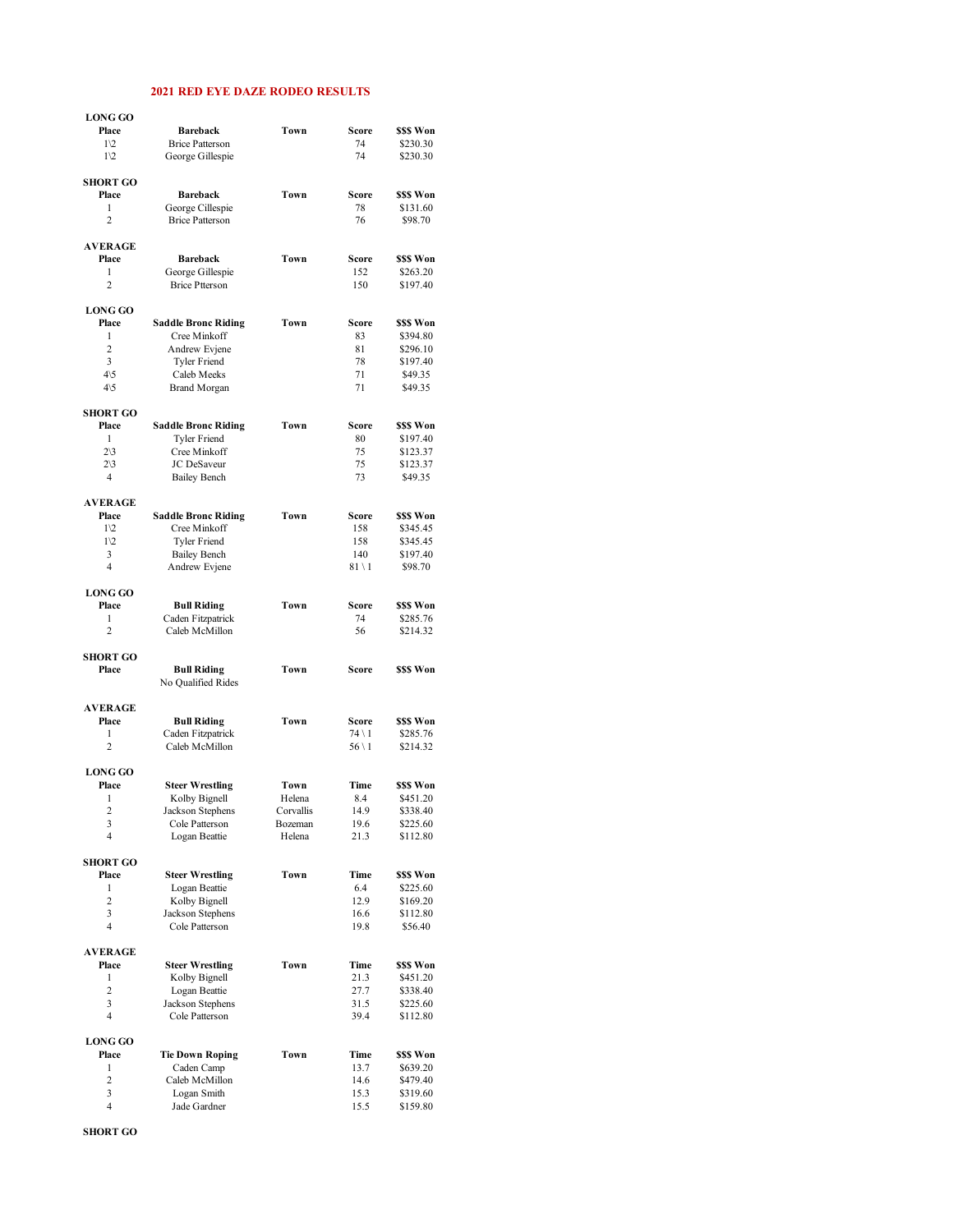| Place                   | <b>Tie Down Roping</b>          | Town | Time          | \$\$\$ Won |
|-------------------------|---------------------------------|------|---------------|------------|
| $\mathbf{1}$            | Caden Camp                      |      | 11.5          | \$319.60   |
| $\overline{c}$          | Trace Fuller                    |      | 12.8          | \$239.70   |
| 3                       | Jade Gardner                    |      | 13.9          | \$159.80   |
| 4                       | Caleb McMillon                  |      | 14.7          | \$79.90    |
| <b>AVERAGE</b>          |                                 |      |               |            |
| Place                   | <b>Tie Down Roping</b>          | Town | Time          | \$\$\$ Won |
| 1                       | Caden Camp                      |      | 25.2          | \$639.20   |
| $\overline{c}$          | Caleb McMillon                  |      | 29.3          | \$479.40   |
| 3                       | Jade Gardner                    |      | 29.4          | \$319.60   |
| 4                       | Trace Fuller                    |      | 30.7          | \$159.80   |
| <b>LONG GO</b>          |                                 |      |               |            |
| Place                   | <b>Team Roping</b>              | Town | Time          | \$\$\$ Won |
| 1                       | Neil Tatsey                     |      | 10.9          | \$703.12   |
|                         | Jimmy Racine                    |      |               |            |
| 2                       | Dillon Johnson<br>Gavin Beattie |      | 11.6          | \$537.68   |
| 3                       | Sylas York                      |      | 14.7          | \$413.60   |
|                         | Dixon Winn                      |      |               |            |
| $\overline{4}$          | Chris Westphal<br>Chad Johnson  |      | 15.7          | \$268.84   |
| $5\%$                   | Dustin Bird                     |      | 16.0          | \$72.38    |
|                         | Ike Folsom                      |      |               |            |
| $5\%$                   | Dustin Datisman<br>Josh Harris  |      | 16.0          | \$72.38    |
|                         |                                 |      |               |            |
| <b>SHORT GO</b>         |                                 |      |               |            |
| Place                   | <b>Team Roping</b>              | Town | Time          | \$\$\$ Won |
| 1                       | Ian Austiguy<br>Sam Levine      |      | 10.9          | \$413.60   |
| $\overline{2}$          | Dustin Datisman                 |      | 14.1          | \$310.20   |
|                         | Josh Harris                     |      |               |            |
| 3                       | Neil Tatsey<br>Jimmy Racine     |      | 18.3          | \$206.80   |
| 4                       | Ben Folsom                      |      | 30.0          | \$103.40   |
|                         | Coby King                       |      |               |            |
| <b>AVERAGE</b>          |                                 |      |               |            |
| Place                   | <b>Team Roping</b>              | Town | Time          | \$\$\$ Won |
| 1                       | Ian Austiguy                    |      | 27.6          | \$703.12   |
|                         | Sam Levine                      |      |               | \$703.12   |
| 2                       | Neil Tatsey                     |      | 29.2          | \$537.68   |
|                         | Jimmy Racine                    |      |               | \$537.68   |
| 3                       | Dustin Datisman                 |      | 30.1          | \$413.60   |
|                         | Josh Harris                     |      |               | \$413.60   |
| 4                       | Ben Folsom                      |      | 48.9          | \$268.84   |
|                         | Coby King                       |      |               | \$268.84   |
| 5                       | Dillon Johnson                  |      | $11.6 \vee 1$ | \$144.76   |
|                         | Gavin Beattie                   |      |               | \$144.76   |
| <b>LONG GO</b>          |                                 |      |               |            |
| Place                   | <b>Ladies Barrel Racing</b>     | Town | Time          | \$\$\$ Won |
| 1                       | Alicia Bird                     |      | 29.42         | \$591.26   |
| 2                       | Shai McDonald                   |      | 30.15         | \$452.14   |
| 3                       | Michelle Lucke                  |      | 30.34         | \$347.80   |
| 4                       | Brooklin Baukol                 |      | 30.50         | \$226.07   |
| 5                       | Aspen Cok                       |      | 30.71         | \$121.73   |
| <b>SHORT GO</b>         |                                 |      |               |            |
| Place                   | <b>Ladies Barrel Racing</b>     | Town | Time          | \$\$\$ Won |
| 1                       | Alicia Bird                     |      | 29.49         | \$347.80   |
| 2                       | Madee Moses                     |      | 29.82         | \$260.85   |
| 3                       | Sannon Beaupre                  |      | 30.15         | \$173.90   |
| $\overline{4}$          | Grace Garrison                  |      | 30.66         | \$86.95    |
|                         |                                 |      |               |            |
| <b>AVERAGE</b><br>Place | <b>Ladies Barrel Racing</b>     | Town | Time          | \$\$\$ Won |
| $\mathbf{1}$            | Alicia Bird                     |      | 58.91         | \$591.26   |
| $\overline{2}$          | Madee Moses                     |      | 60.86         | \$452.14   |
| 3                       | Shannon Beaupre                 |      | 60.92         | \$347.80   |
| 4                       | Grace Garrison                  |      | 61.46         | \$226.07   |
| 5                       | Aspen Cok                       |      | 61.74         | \$121.73   |
| <b>LONG GO</b>          |                                 |      |               |            |
| Place                   | <b>Ladies Breakaway</b>         | Town | Time          | \$\$\$ Won |
| 1                       | Leanne Johnson                  |      | 4.9           | \$607.24   |
| $\overline{2}$          | Celie Salmond                   |      | 5.1           | \$464.36   |
| 3                       | Whitney Levine                  |      | 5.2           | \$357.20   |
| $4\sqrt{5}$             | Payton Levine                   |      | 5.5           | \$178.60   |
| $4\backslash 5$         | McKenna Schroeder               |      | 5.5           | \$178.60   |